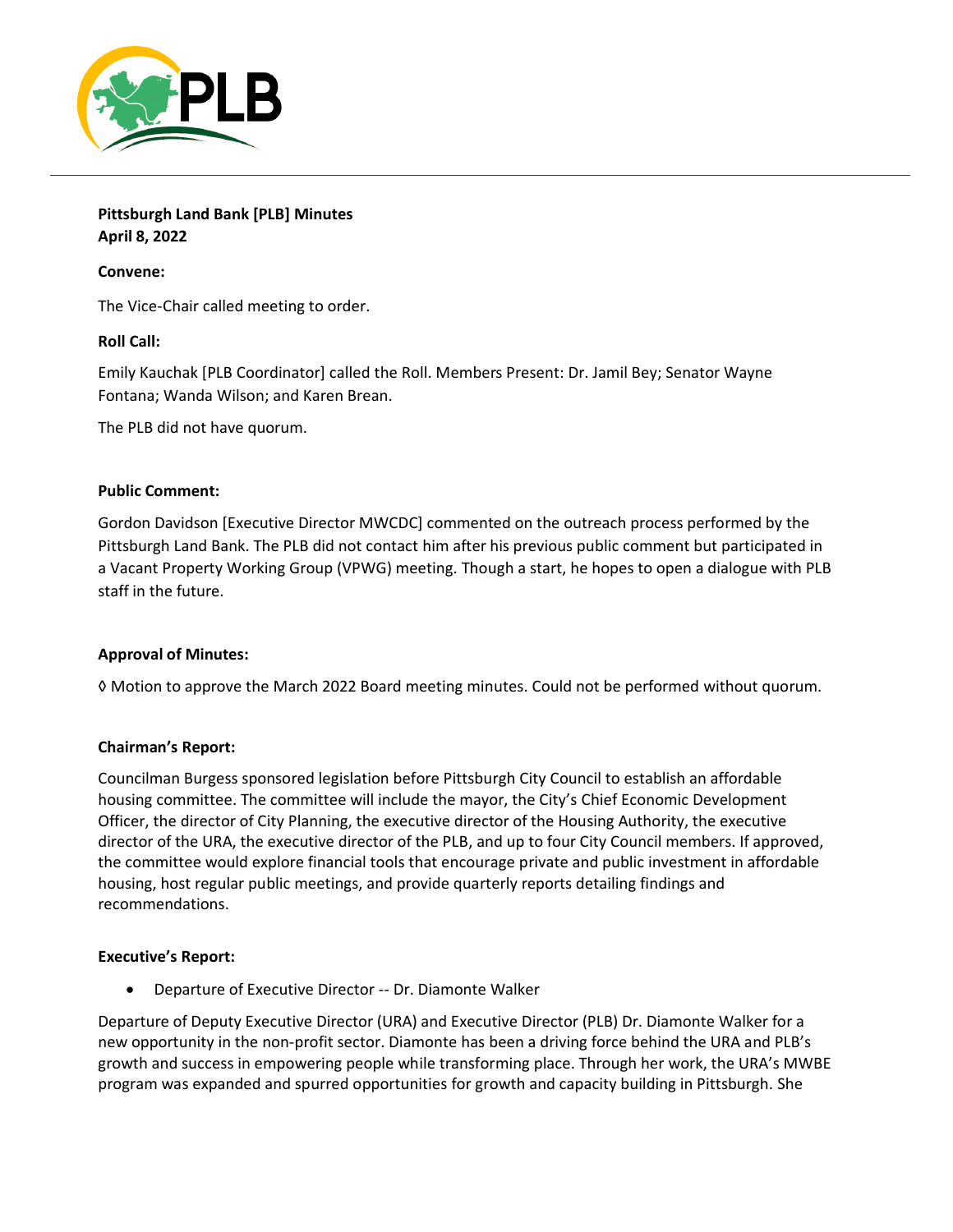also facilitated partnerships with influential corporations, nonprofits and community stakeholders, government agencies, and others to create a more equitable city for all. As the first Black woman to become the URA's Deputy Executive Director, she shaped a new vision and direction for the URA and PLB by creating a more community-driven focus while addressing the City's economic and development challenges.

# **PLB Staff Updates:**

- GRB Law Agreement
	- $\circ$  The first set of Petitions to Quiet Title were filed by GRB on March 18<sup>th</sup> and include the following properties: 14-G-290, 24-F-63, 14-G-228, 14-G-227, 14-B-370, 32-G-287, 15-D-87-B, 125-C-46, 24-E-185, 15-H-335, 174-N-91, 50-M-90.
	- $\circ$  GRB is in the process of finalizing the second set of petitions for the following properties: 15-H-273, 3-N-160, 14-B-239, 174-F-270, 14-A-283, 24-N-161, 24-C-133, 24-F-268, 15-H-340, 15-H-341.
	- $\circ$  The PLB, in cooperation with the City, has requested the addition of three properties to the GRB Law Agreement. These properties, intended for the Pittsburgh Property Reserve, did not make it into the PPR before it closed in January 2020. The registered community group – Hazelwood Initiative – is not represented among the many CDCs included in the Agreement: 56-C-239, 56-C-240, and 56-C-240-A.
- Authorization to Engage GRB Law in Drafting 3 Taxing Bodies Agreement
	- $\circ$  The Pittsburgh Land Bank is drafting an agreement among the three taxing bodies City, County, and School Board – about how they will handle, and potentially forgive, back taxes on distressed parcels of land. The PLB will engage GRB Law in the initial drafting of this agreement.
- Proposed Revision in Policies and Procedures to allow for Directed Sales
	- o The PLB is pushing to adopt a Pol Pro revision to allow for directed sales to both individuals and community groups in the City of Pittsburgh. This will allow the Land Bank to process unproductive properties and get them into the hands of qualified end users and community groups in a more efficient manner.
	- $\circ$  The following conditions may qualify for a directed sale: side yards, greenspace, affordable & mixed-income or workforce housing, development assemblages (where the applicant owns a significant portion of the development site), properties in the Pittsburgh Property Reserve, community-based facilities, and a sale approved by a 2/3 majority vote of the entire Board of Directors.

Director Wilson wanted more clarification on the process for properties in the Pittsburgh Property Reserve and how that process will look in the future for CDCs that identify properties. Nathan Clark [Chief Legal Officer] clarified that this would quickly address the PPR and remain an option for community groups moving forward.

- Update on Pittsburgh Land Bank's 'Qualified End User' Considerations Scorecard(s)
	- o These Scorecards allow PLB/URA Staff to select an appropriate end user based on the following categories: general considerations, priority guidelines for properties, additional considerations for properties, and discretionary information.